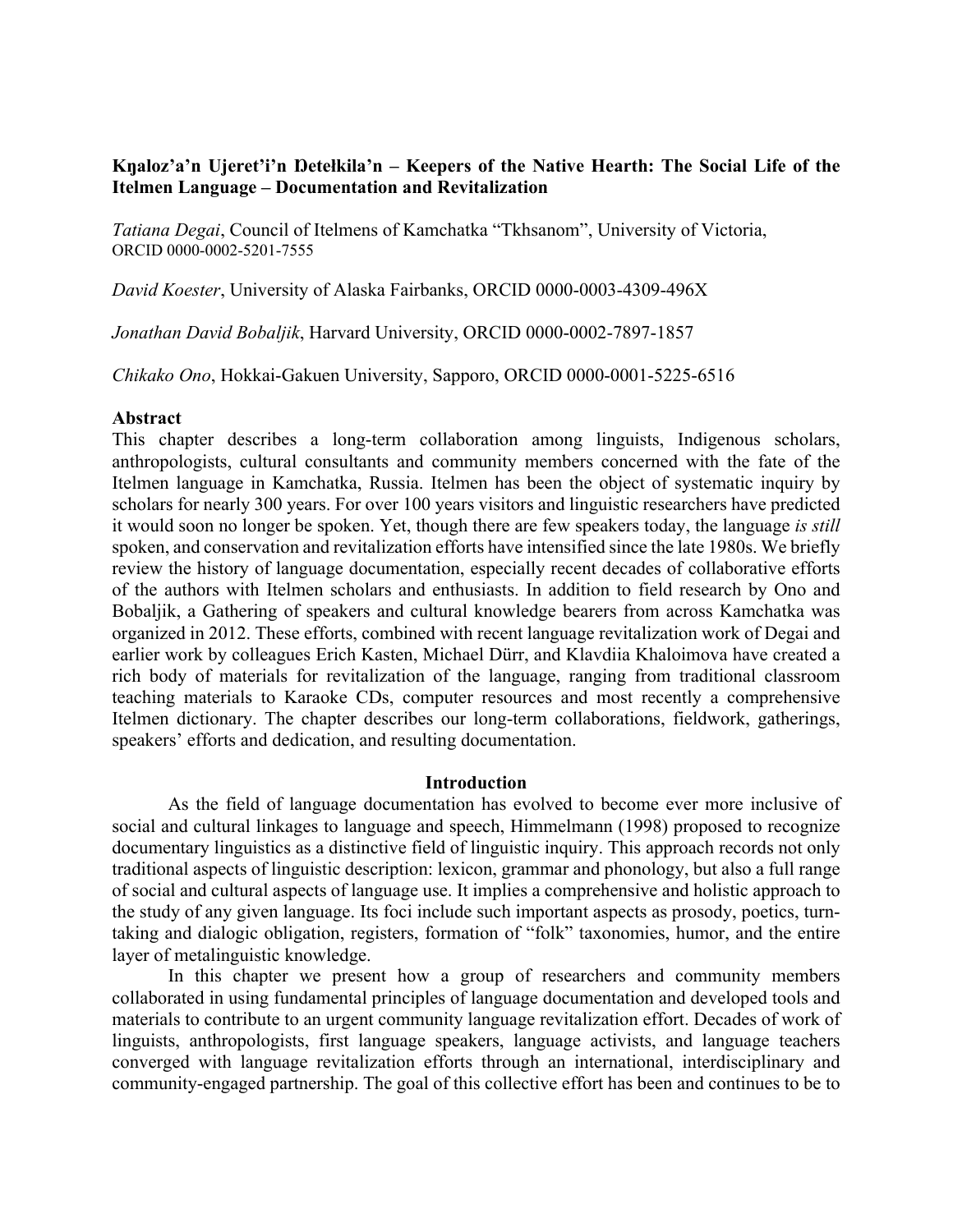document and revitalize the highly endangered Itelmen language spoken on Kamchatka peninsula on the Pacific coast of Russia.

In practice, our efforts have aligned with the vision of fieldwork suggested by Nathan  $\&$ Csató (2006):

- · Fieldwork *on* a language;
- · Fieldwork *for* the language community;
- · Fieldwork *with* the speakers of the language community;
- · Fieldwork *by* speakers of the language community;
- · Fieldwork delivered *to* a language community.

## **The Dictionary and Audio-Visual Projects**

## *Project Goals*

The long-term collaboration among linguists, anthropologists, and community members has been built over the course of multiple fieldwork projects, in different time periods (1960s, 1990s, 2000s), with diverse groups of Itelmen knowledge holders. With a feeling that the language is being lost, the community and especially language speakers have been open and responsive to the researchers expressing the need for more documentation. While language documentation was the core of the project, the research team wanted to approach this task in a holistic manner that would allow collecting comprehensive data with the broad potential to serve language revitalization purposes.

The primary goal of our partnership was to compile multimedia (audio and video) documentation support in conjunction with the production of a comprehensive dictionary of all Itelmen languages and dialects that were recorded throughout the written history of Itelmens. The project also aimed at recording as many materials as possible with the remaining speakers, supplementing small existing collections, and making annotated audio and video recordings available for future learners of Itelmen with digital archives in both Russia and the U.S. Itelmen has many rare typological features, which make these recordings of interest to linguistic scholarship, both narrowly (shedding light on the structure and history of the Chukotko-Kamchatkan language family), and broadly, to the field of linguistics as a whole (especially in the areas of morphology, phonology and typology), as well as related areas such as linguistic anthropology.

To achieve this goal an interdisciplinary team of scholars and experts decided to join forces in this project: linguists Chikako Ono (Chiba University/now Hokkaido, Japan), Alexandr P. Volodin (Institute of Linguistic Research, St. Petersburg), Jonathan David Bobaljik (University of Connecticut/now Harvard), Victor Ryzhkov (a teacher of the Itelmen language, Kamchatka), cultural anthropologists David Koester (University of Alaska Fairbanks, USA), Victoria Petrasheva (community liaison, Kamchatka Branch of the Pacific Institute of Geography, Kamchatka), Tatiana Degai (community liaison, University of Arizona, USA/now University of Victoria, B.C., Canada); visual anthropologist Liivo Niglas (University of Tartu, Estonia). In addition to these primary researchers there were many more specialists who were and continue to help this project, providing their expertise on questions of technology, design of the dictionary web-page and dictionary smartphone application, logistics of organizing the Gathering of Itelmen speakers, and many other questions that have arisen as the project has developed.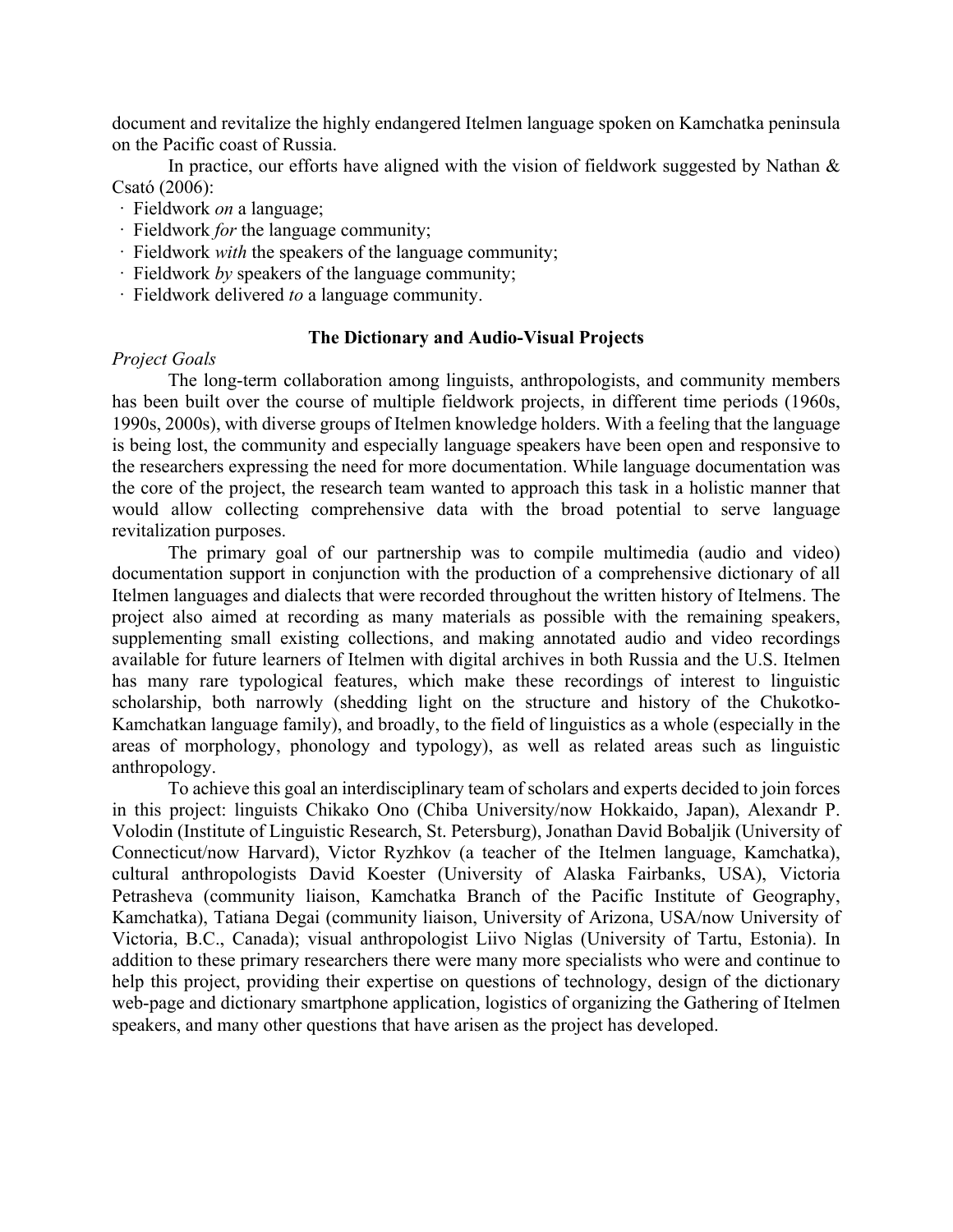## *Project Objectives*

Above all, the primary objectives were to gather and work with the known materials documenting the Itelmen language, including texts and audio and visual recordings. The aim was to engage the collective expertise of speakers in interpreting and understanding texts and recordings, document features of the language, including dialects, lexical and grammatical subtleties. These efforts have, at the same time contributed to the compilation and collaborative editing of a comprehensive dictionary of the Itelmen language. All of this to create a "[l]asting multipurpose record of a language" (Himmelmann, 2006, p.1).

Project activities included working with the speakers to assess existing word lists recorded by the scholars of the 18-20th century, and to refine and elaborate the extended word card archive of Dr. Volodin, and to create audio recordings to supplement the written documentation. The project also included a Gathering of Speakers of Itelmen to give speakers of the language the opportunity to converse with a variety of other speakers, and to document conversational speech, as well as an opportunity to listen to historical recordings and the reading of early texts. Targeted sessions also included a variety of topical discussions, such as fish, plants, dialects; inter-dialectal conversations, infant-directed speech. These activities contributed in addition to a project to compile a comprehensive digital dictionary of all recorded Itelmen languages and dialects with links to audio-visual examples and texts. Last but not least, the project fostered discussions with the community of the expected outcomes that could be most useful for language revitalization and where possible provide needed tools for language revitalization initiatives.

#### *Methods and Ethics*

Language revitalization and documentation efforts are typically faced with a lack of audiovisual materials. In contexts in which the language is not being taught in the home, such materials are crucial for providing a holistic multidimensional introduction to the language. In outlining the project, the research team considered what actual, effective outputs would have a meaningful impact on Itelmen language learning. The team's diverse academic and community backgrounds led to the deployment of a combination of linguistic, ethnographic, and Indigenous research methodologies, including recording informal speech, recording in formally structured situations, transcribing spoken data, document analysis, building corpora, semi-structured interviews, life histories, talking circles, storytelling, preparation and carrying out of traditional celebrations, and participant observation.

The ethics of this research interconnects with a range of responsibilities of the researchers to the language speakers and the community, to the discipline, and to the general body of knowledge. While language documentation is more about language and less about people who speak it, we tried to merge the two together and avoid treating the language community -- as Macri has warned against -- "as if it were a commodity" (Macri, 2010, p.40). As elders are for many Indigenous peoples, Itelmen elders are important knowledge holders, and they were therefore the main authority during project development and the Gathering. At the same time, passive speakers of the language, learners and activists were invited to join our initiative as active members of the organizing committee of the project.

## **The Itelmen Language**

The Itelmen language (formerly also known as Kamchadal) constitutes the Kamchatkan branch of the Chukotko-Kamchatkan language family, once spoken by perhaps as many as 25,000 people over the Kamchatka peninsula and the northern Kuril Islands. The Itelmen language is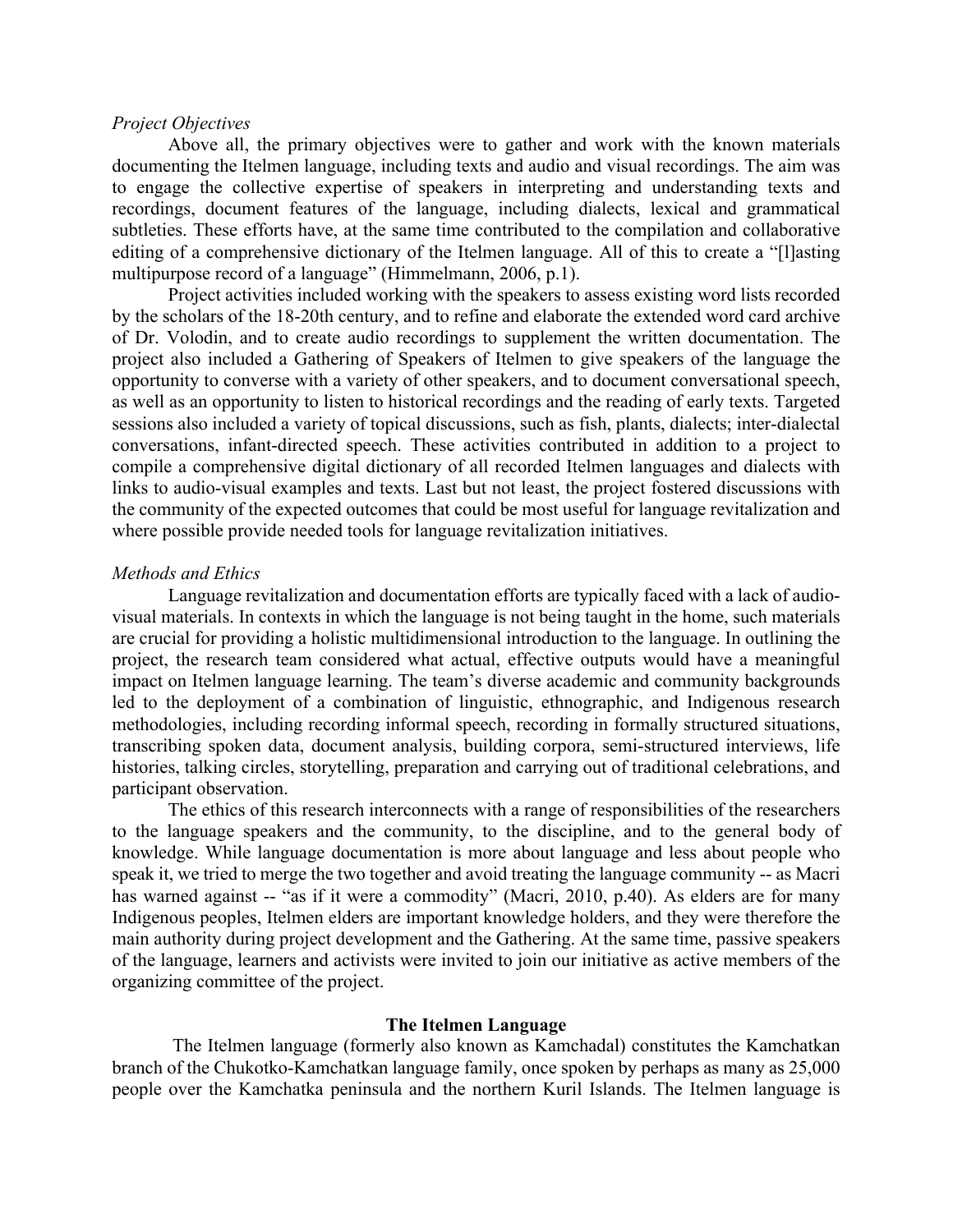especially distinctive, when compared with more widely known languages, in its phonological and morphological complexity. For example, words in Itelmen (in sharp distinction to the other Chukotko-Kamchatkan languages) often contain intricately complex clusters of consonants, as in the following:

(1) čkpəč 'spoon' tɸsčŋin 'you are carrying it' kɬqzukneʔn 'they were' mskčeʔn 'I will make them' sitky pk'el 'with embers' k'ənsɬxč 'boil it!'

One noteworthy aspect of Itelmen's morphological complexity is the system of verbal agreement, largely cognate with that of the other Chukotko-Kamchatkan languages. To a first approximation, verbs show a prefix that expresses the person and number of the subject, regardless of transitivity, while the suffixes express the person and number of the subject of an intransitive verb, but the object of a transitive verb. The examples below illustrate: (2a) vs (2c) are transitive verbs differing only in the person of the subject, and thus only the prefix changes, while (2c) vs. (2d) show that only the suffix changes with the person of the object. The pair in (3) shows the alternation in an intransitive verb, where both prefix and suffix change with the person and number of the subject.

| (2) | a. | kma<br>"I saw you."      | $t'$ -əlčqu- $[y]$ in<br>$1sg\text{-}see\text{-}2sg.obj$   | b. | $q$ -əlčqu- $\beta$ um<br>$2.\text{irr-see-1sg.obj}$<br>"Look at me!" | kma<br>me |
|-----|----|--------------------------|------------------------------------------------------------|----|-----------------------------------------------------------------------|-----------|
|     | c. |                          | $n$ -əlčqu- $[y]$ in<br>3pl-see-2sg.obj<br>"They saw you." | d. | n-əlčqu-z-um<br>$3$ pl-see-pres- $1$ sg.obj<br>"They see me."         |           |
| (3) | a. | kma<br>"I came/arrived." | t-k'oł-kičen<br>$1$ sg-come- $1$ sg.sub                    | b. | $q-k$ 'oł-xč<br>2.irr-come-2sg.sub<br>"Come!"                         |           |

While various pieces of this pattern are widely attested across unrelated languages, the particular combination of these pieces results in a system that defines a possibly unique Chukotko-Kamchatkan type. This type is noteworthy on the one hand in terms of the apparent combination of a subject-versus-object contrast in the prefixes with an 'absolutive' alignment in the suffixes (see Volodin & Vakhtin, 1986 and Bobaljik & Wurmbrand, 2002 for critical discussion). On the other, the analysis of this pattern plays a role in the question of whether the anomalous third person transitive prefix *n-* constitutes a special type of 'inverse' marker, unique to these languages (Comrie, 1980, but see Bobaljik, 2019 for a contrasting view).

As the divergent member of a small language family with no known external relations, the Itelmen language provides a wealth of evidence for linguistic typology and comparative linguistics, bearing substantially on questions of the range and limits of linguistic diversity.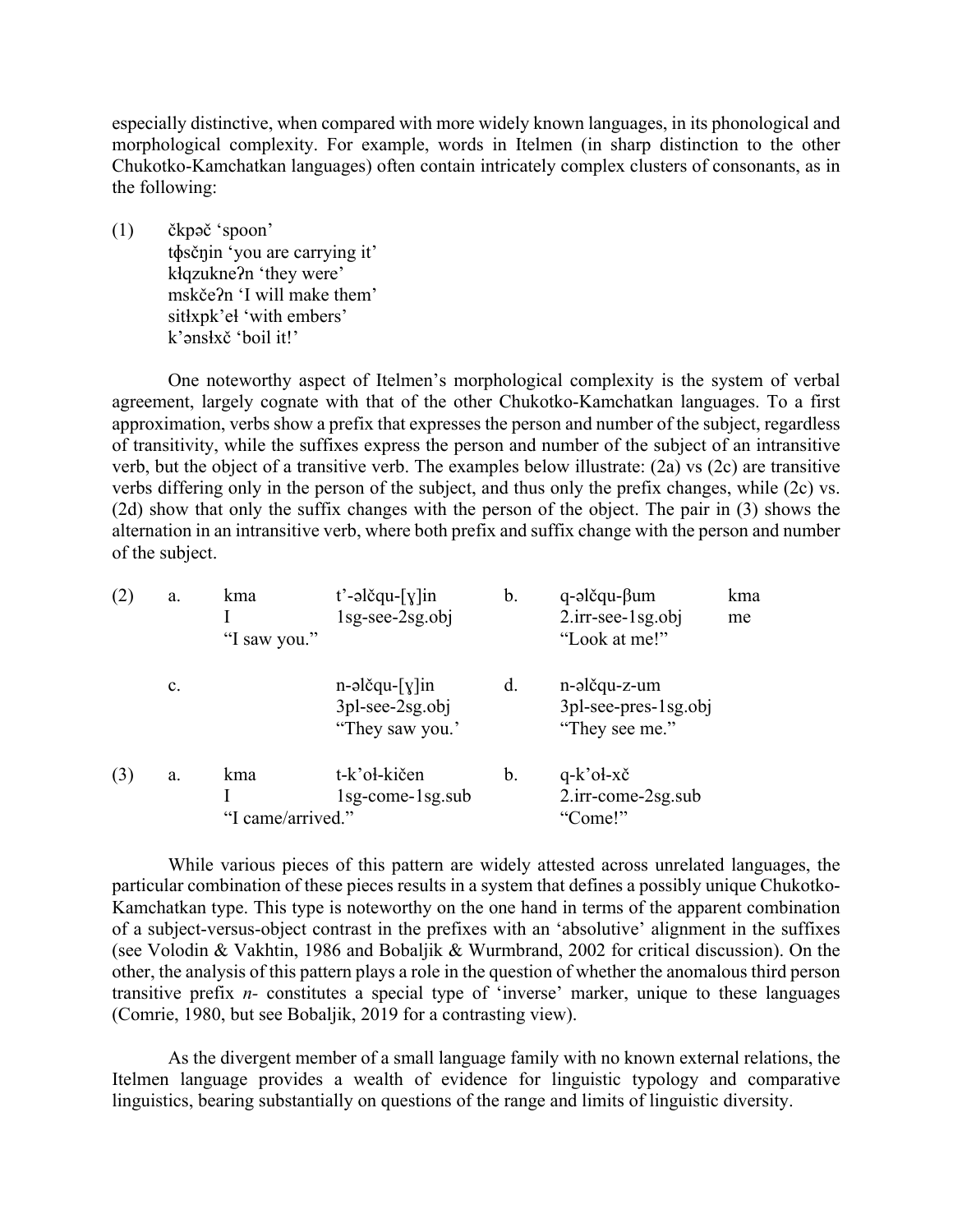We should also note that the relationship of Itelmen to the other Chukotko-Kamchaktan languages, and, thus, of the linguistic prehistory of Itelmen, is itself a matter of some debate. The late Russian linguist and Itelmen expert Alexander Volodin maintained the view that Itelmen was historically an isolate, and acquired the many grammatical features and lexical similarities it shares with Chukotko-Kamchatkan via extended contact (Volodin, 1997). The alternative viewpoint is that the Chukotkan and Kamchatkan languages shared a common ancestor, and that Itelmen diverged, perhaps by intermixture with speakers of some non-Chuktoko-Kamchatkan language in Southern Kamchatka, of which no linguistic traces remain except for those that make Itelmen distinct within its family.

Archaeological and ethnographic research has led a number of scholars to conclude that ancestors of present-day Itelmens were the first people in Kamchatka and they inhabited most of the Kamchatka peninsula before Russian contact (Krasheninnikov, 1755[1972]; Dikov, 2003; Orlova, [1927]1999). In the earliest documentation of Itelmen, Krasheninnikov (1755) identified three distinct and mutually unintelligible varieties of Itelmen: Western, Southern, and Eastern. The S and E Itelmen languages did not survive into the 20th Century and were not extensively documented (Jochelson, n.d.). In the 1920s, Russian scholar Elizaveta Orlova further differentiated Western Itelmen into three dialect groups which have survived into the 20th century: Southern (Sopochnoe, Moroshechnoe villages), Northern (Kovran, Utkholok, Napana), and North-Eastern (Sedanka) (Orlova, 1999). These dialects differ significantly from each other. Nevertheless, they are mutually understood.

Currently, the majority of those who speak or comprehend Itelmen live on the Western coast of Kamchatka in the villages of Kovran and Tigil. There are also a number of Itelmens who moved from these villages into Kamchatka's capital city of Petropavlovsk-Kamchatski. Some are taking active part in language learning and revitalization. When Kamchatka was first opened to foreign researchers and international collaborations began, Koester & Bobaljik (1994) reported approximately 80 speakers of Itelmen, of varying degrees of fluency. When the current project started in 2011, there were approximately 8 fluent speakers and approximately 10-15 middle-aged Itelmens who grew up hearing the language and, therefore, were passive language holders. They did not consider themselves as speakers.

### **Table 1. Speakers of Itelmen in Different Periods**

#### **Brief History of Documentation of Itelmen and its Relevance to the Project**

There is a long history of Itelmen language documentation by visiting scholars and explorers going back to the early 18<sup>th</sup> century. Ethnographic writers Stepan Krasheninnikov and Georg Wilhelm Steller gathered lexical materials and short example texts, including songs. Subsequent documentation by explorers and particularly doctors (Benedikt Dybowski and V. N. Tiushov) added to lexical data gathered before the end of the 19th century. Vladimir Bogoras did a brief but intensive round of fieldwork gathering lexical materials and grammatical information at the end of the Jesup North Pacific Expedition (1903), incorporated primarily as contrastive commentary in his seminal grammatical sketch of Chukchi (Bogoras, 1922). Vladimir Jochelson on the Riabushinsky expedition collected grammatical and lexical data and a body of texts in 1910- 11. In the Boasian tradition, he worked with an Itelmen, A. N. Danilov, who learned to write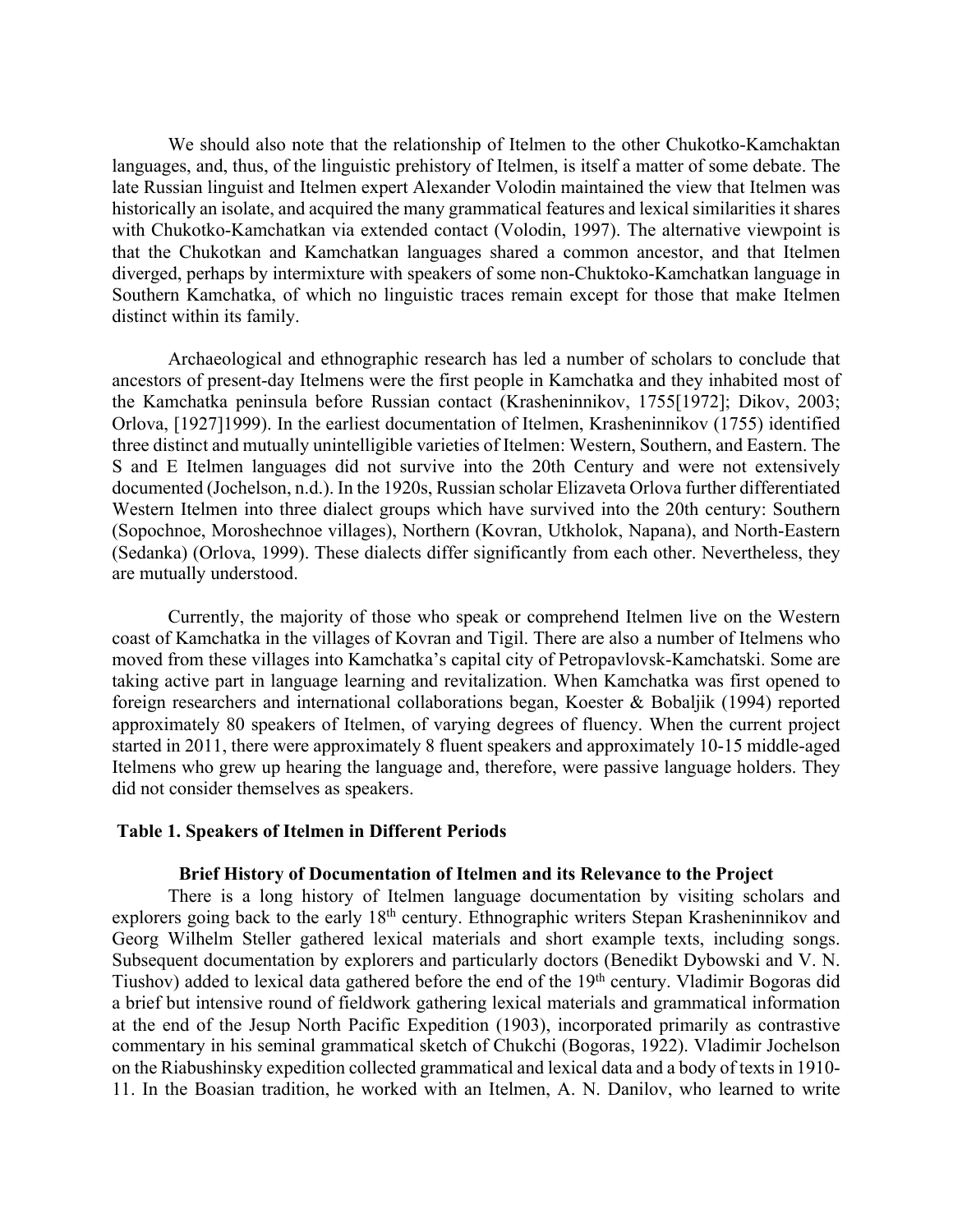Itelmen and was probably the first Itelmen to document the Itelmen language himself (Bobaljik & Koester, 1999).

The most comprehensive research was conducted by Aleksandr P. Volodin, a linguist from St Petersburg who began his work in 1960. He conducted extensive fieldwork among the Itelmens of the Western coast and collected lexical data that he transferred to 12,281 word cards. Each card contains information about the word and many contain examples of its use in a sentence or phrase. These cards were safely kept by Volodin in the archives of the Institute of Linguistics Studies in St. Petersburg, and they became the core of the comprehensive dictionary that has been compiled under our project.

In the course of our project it was also critically important to look into the research of Itelmen scholars. Nadezhda Starokova was the first Itelmen ethnographer and Itelmen was her first language. This allowed her to conduct linguistically precise and deeply informed research on the material culture of the Itelmens (Starkova, 1976). Language investigation was not her main focus, but she left some recordings of the language and an unpublished draft of a dictionary and a lexical card file of 11,656 cards. These data were also incorporated into the FLEx database for the dictionary.

Native Itelmen Speaker Klavdiia N. Khaloimova, first as a school teacher and then as a professor of pedagogy, dedicated her life to the revitalization of the Itelmen language. Khaloimova closely worked with Volodin and other linguists on language data, which resulted in developing a Cyrillic alphabet for Itelmen. For a long time Khaloimova was a curriculum development specialist in the Institute of the Improvement of Qualification of Teachers in Kamchatka, where she published textbooks for schools and methodological papers for teachers of the Itelmen language (over 60 publications). Her most prominent work is the Russian-Itelmen, Itelmen-Russian dictionary co-authored with Volodin (Volodin & Khaloimova, 1989). Khaloimova also worked with German ethnographer Erich Kasten, linguist Michael Dürr, and artist Sergei Longinov to produce an exemplary, illustrated *Historical-ethnographic textbook for the Itelmen language*  (1997). Khaloimova, Kasten and Dürr also produced a thematic dictionary, and edited and retranscribed the stories gathered by W. Jochelson into the modern, Cyrillic script (2014). Her work with these scholars has contributed greatly to both documentation and revitalization efforts. Most of the material produced with Kasten and Dürr, along with a wealth of other publications, have been made freely available on the website of the Foundation for Siberian Cultures: https://dhnorth.org/themen/kulturstiftung-sibirien/en .

The Comprehensive Dictionary of Itelmen is based on historical sources from the 18th to the 20th century and the data collected by scholars mentioned above. It is also supplemented by the data collected by the authors of this article during their linguistic and ethnographic field research starting from the 1990s and continuing into the 21st century.

### **Community Engagement**

Despite Itelmen being relatively well documented, with this project it was important to gather more recorded audio and video data of the language, of culturally contextualized informal conversations and everyday activities. We decided to organize a Summer Workshop, a Gathering of Itelmens that would bring together the remaining speakers, language researchers, teachers, learners, and activists. We called it *Kŋaloz'a'n Ujeret'i'n Ŋetełkila'n* or *Keepers of the Native Hearth 2012.* This Gathering was meant to provide a way to remediate the lack of opportunity to converse in the language (at least for a short period of time) and to record such conversational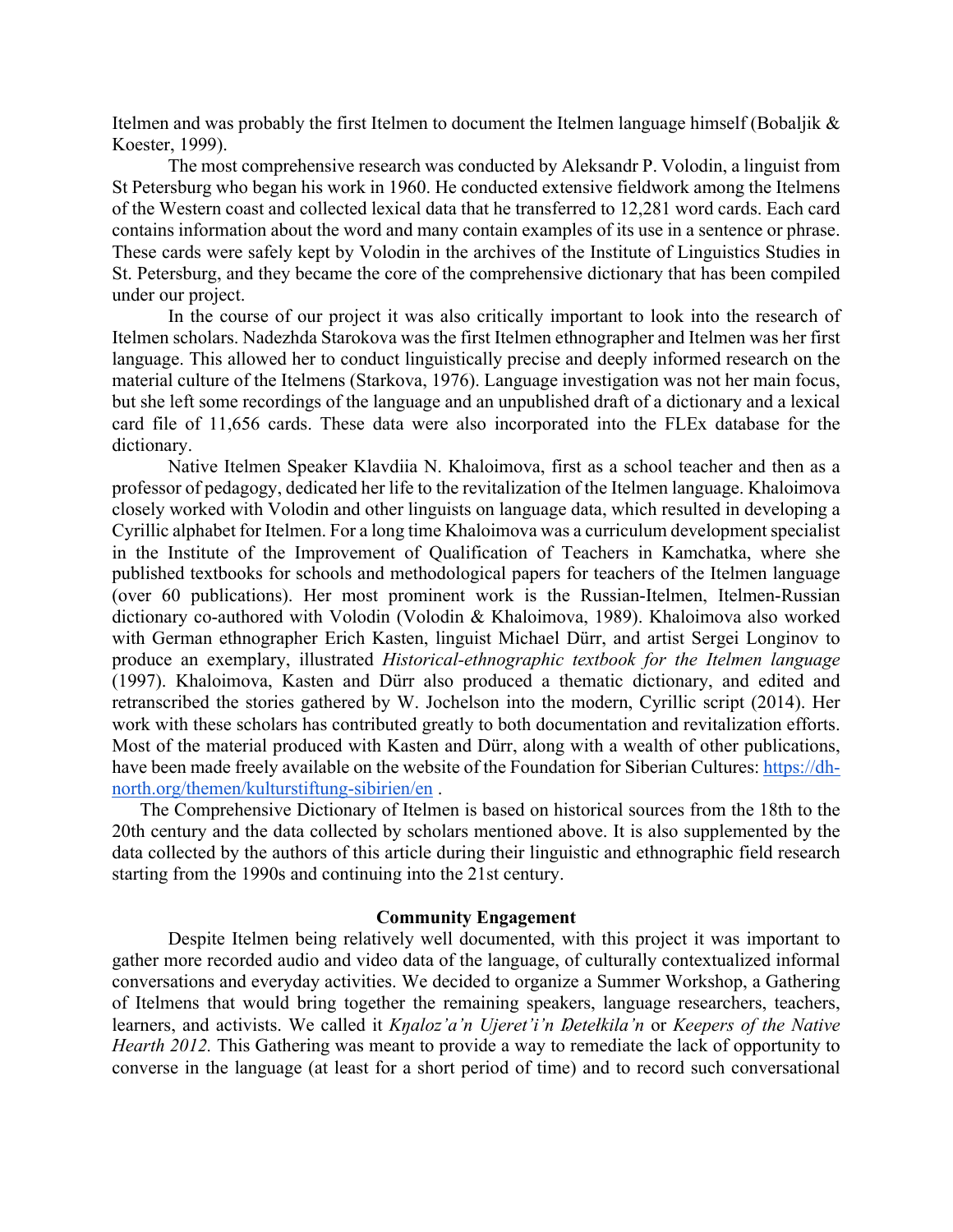interactions. It was an eight-day event the goal of which was to create all-day, continuously present Itelmen language environment and record as many live conversations in Itelmen as possible.

### **Participants**

# *Speakers – Confident and Passive*

Participants were selected by putting together the collective knowledge of the organizers and querying potential participants about who the key knowledgeable people of the language were. In the 1930s to 1950s, when the current generation of speakers were growing up, the Itelmen language was spoken in the villages of Sopochnoe, Moroshechnoe, Belogolovoe, Khairiuzovo, Kovran, Utkholok, Napana, Sedanka Osedlaia, and Tigil. Of those villages only Kovran, Khairiuzovo, and Tigil remain. The Soviet government closed the others and relocated the people. All of the speakers were either in those villages or the former capital of the region, Palana. At the Gathering there were seven more-or-less confident speakers of Itelmen, individuals who were willing to engage in conversation in Itelmen and who felt confident of their ability to construct comprehensible and what they consider to be correct constructions. Of these, three were originally from the village of Moroshechnoe, one was from Sopochnoe, and all spoke the Southern dialect. Three were from the village of Sedanka and spoke the Northern dialect. The Moroshechnoe speakers lived dispersed in Khairiuzovo, Kovran, and Palana. The Sedanka speakers lived in the regional capital Tigil. The possibilities for extended conversation existed only within this group and a small number of somewhat less confident speakers who understood and could speak under the right circumstances.

**Map1.** Home and Natal Villages of Itelmen Speakers at the Gathering, 2012

In addition to the confident speakers and knowledgeable passive speakers, there were numerous community members who participated as observers and learners. A small group of enthusiasts arrived from the city of Elizovo and stayed for several days. We hosted opening and closing events and many people interested in cultural revitalization came to hear the language spoken and see old friends.

#### **Malki - the Place of Gathering**

While preparing for the Gathering, it was important to find a place that would be able to host everyone in the same location, provide quality meals, health services to the elders, be surrounded by nature but at the same time have all the needed conveniences. The Malki resort proved a good option. It is a hot spring resort that offers cozy wooden housing, outdoor thermal water swimming pool, dining services, and room options for gatherings. Malki is famous for its health-giving, naturally carbonated spring water. It is located less than a three-hour drive from the airport and the city of Petropavlovsk-Kamchatsky, the capital city of Kamchatka, which is home to many relatives of the invited participants. Grandchildren, nieces and nephews, and other family and friends had a chance to come for small family reunions. Malki is also in traditional Itelmen territory that with the arrival of the Cossacks in the 18th century, became the site of a Cossack village. This place became our home for the days of the Gathering.

## **Structure of the Event**

The workshop program began on June  $3<sup>rd</sup>$  and ended on June  $8<sup>th</sup>$ . General conversations about the event began well before the start date, when participants flew in advance on scheduled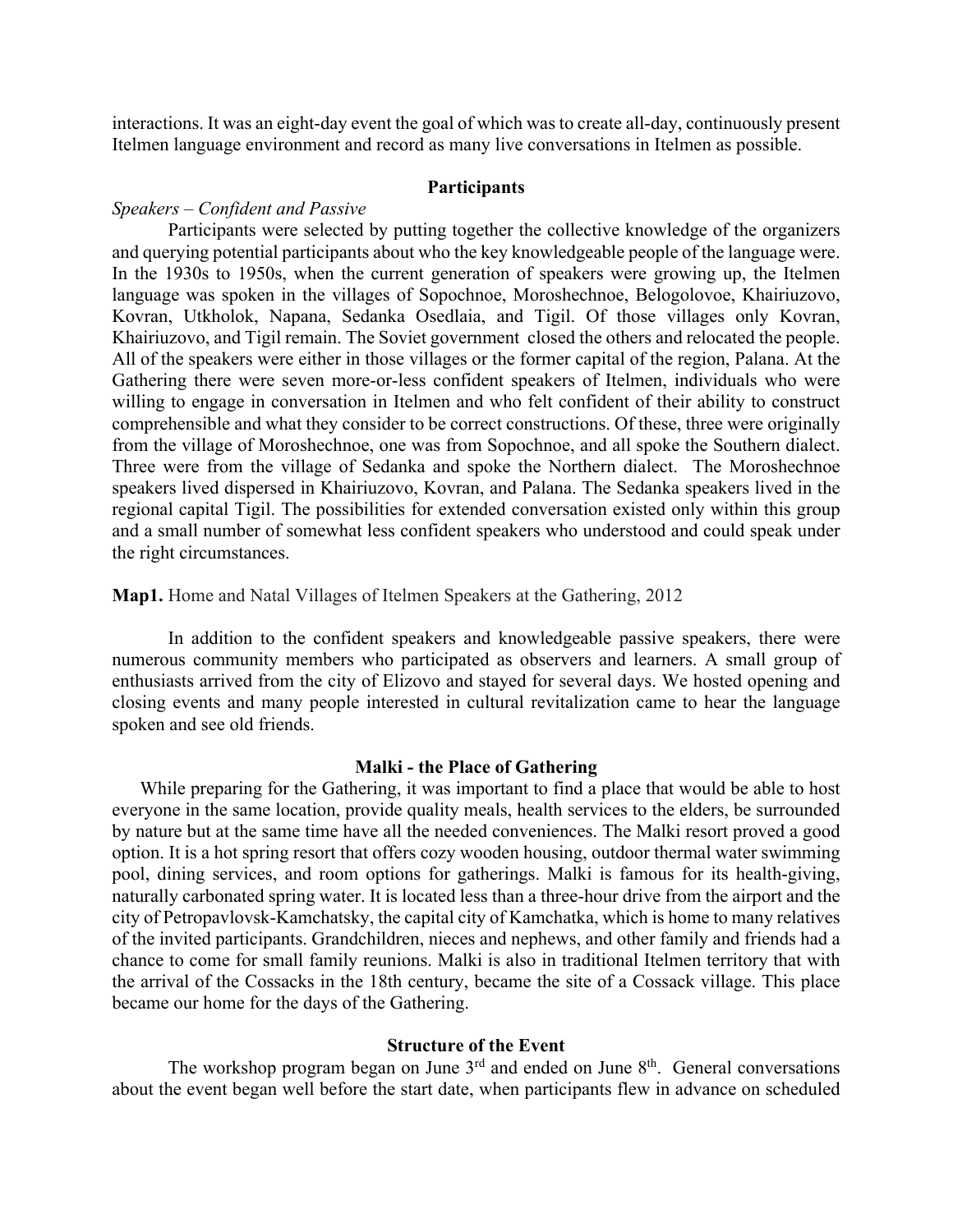weekly flights from their remote villages. Once at the gathering site at Malki, the housing units brimmed with the chattering of reunions and revival of Itelmen discussions. It was the first time in a long period when speakers of Itelmen had a chance to meet. Some of them were classmates, some were from the same village, some were in the same boarding school, and some used to be in a relationship. All of these connections started to come to life as the speakers settled in their rooms and became familiar with the surroundings. In everyday life the participants had very little opportunity to speak Itelmen. It was difficult, during the first days of the Gathering, for the elders to adjust to the possibility of conversing only in Itelmen. But after a few days they were comfortably back to Itelmen-only conversations and were able to create a language environment throughout the entire day. After having the consent forms signed, the research team tried to audio and video record every communicative event that we witnessed. We recorded spontaneous conversations during lunch, walks in the forest, swimming in the pool, or in the evenings when the elders met to remember the old times. We also constructed some situations in which the speakers would converse on given topics.

There were numerous interesting exchanges about who should be the authority on the language. Some Itelmen speakers deferred to the linguists (who had historical knowledge from working with elders). The linguists contended that ultimately the speakers (who had native knowledge) were the authorities.

The afternoons and then mornings after the first two days were busy with more focused work. We divided participants into small groups and occasionally conducted individual interviews. The groups worked on projects that included recording dialog in Itelmen, elicitation of environmental terminology, recording of playing with an Itelmen infant, thematic elicitation exercises, some based on suggestions from the Max Planck Institute for Psycholinguistics' field manuals and stimulus materials (Bowerman & Pederson, 1992), and work on transcribing and translating songs.

Individually, speakers recorded words for the planned audio dictionary, helped to check words and expressions marked for field follow-up in previous linguistic work. We also interviewed participants about their own lives to have a record of how they came to be among the few remaining speakers and their aspirations for the language. In the evenings we met communally and shared stories, watched films from the villages in the early 1990s and worked on preparations for the festivities of the closing ceremony.

#### **Results**

### *Audio-Visual Documentation*

Over the course of the Gathering we recorded 730 words with examples with a total recording time of five and a half hours for three days. Three Itelmen speakers took part in the recording.

#### *Video recording for educational material on Itelmen pronunciation.*

Two Itelmen speakers took part in the recording.

## *Dialogue & Conversation recording*

We recorded seven dialogues or conversations in Itelmen. Two of the recordings are in Northern dialect, and three are in Southern dialect. The other two were recorded as mixed-dialect dialogues, with one speaker of the Northern dialect and the other speaking the Southern dialect. The two speakers talked in their own dialect, and we found that they understood each other well.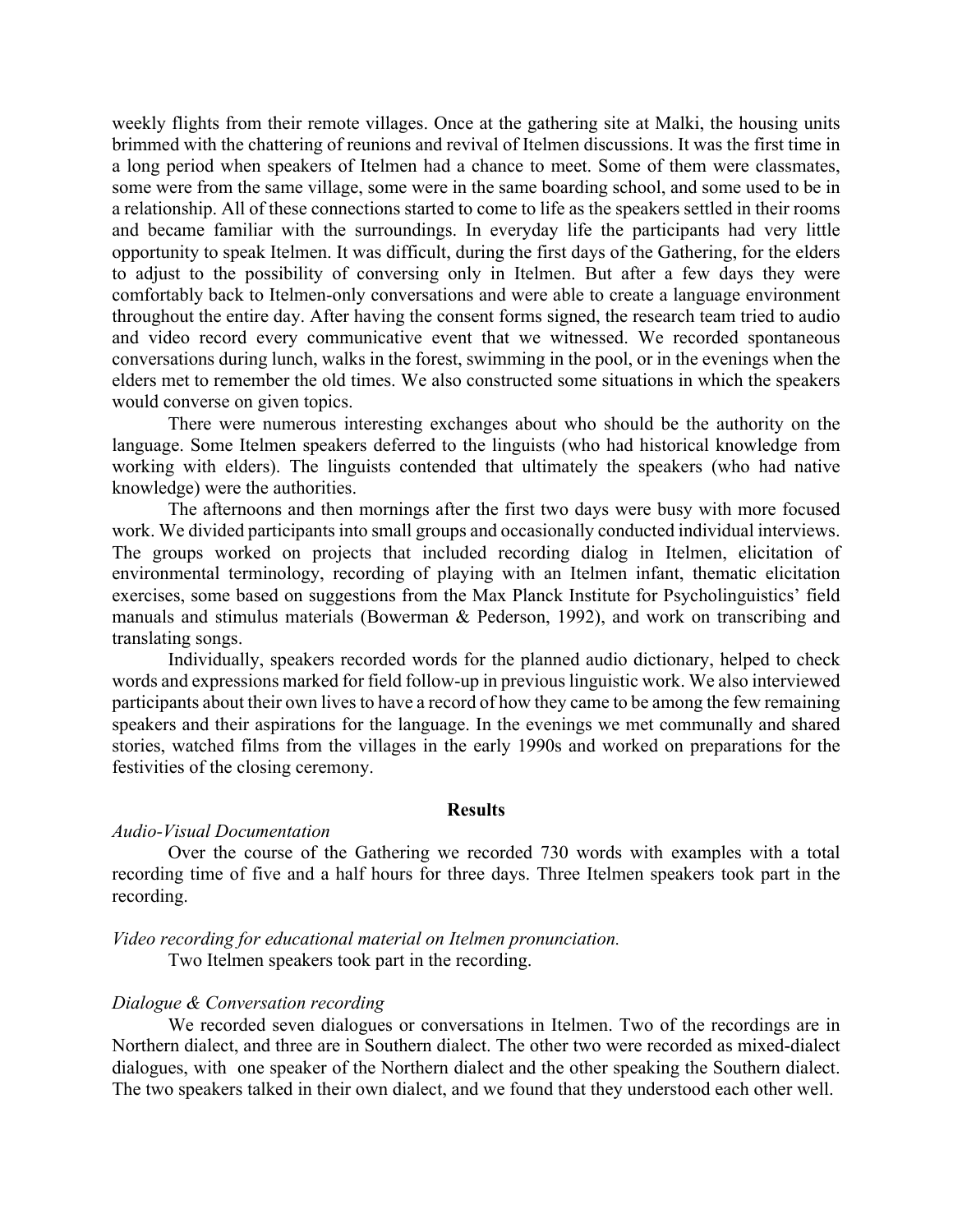### *Lexical work*

Dr. Alexander Volodin examined the Itelmen lexicon that he had collected in the 1960s. During the Gathering, he worked diligently with language speakers reviewing the word cards he had written over the course of his study of Itelmen. These included reviewing the meaning of the words, and their use in sentences and conversations.

The Volodin and Khaloimova Itelmen-Russian and Russian-Itelmen Dictionary (2001) was also reviewed by knowledgeable participants. Several speakers were asked to pronounce words from the dictionary and to provide examples of the use of the words in sentences.

#### *"Pokhod" Activity - Going out for Plants*

The very first day of the Gathering the elders were invited to go out to the nearby forest to record Itelmen knowledge about plants. This, at the same time, was intended to be an opportunity to record conversation in Itelmen about the plant world, as well as to record specific terminology, plant and environmental lexicon, explanations on how to collect, and use of local flora. Estonian ethnographic filmmaker Liivo Niglas filmed the interactions, while Ono and Koester recorded side conversations. These recordings are included in the audio-visual archive.

### *BowPed Exercise*

To better comprehend and understand the use of the locatives in Itelmen, the elicitation exercise known as "BowPed" was employed (Bowerman & Pederson, 1992). Elders were shown pictures on screen illustrating topological relations and asked to form sentences in Itelmen. (For example: A spider is on the ceiling. The hat is on the head.) The goal of the eliciting linguist was to help the speakers make sentences through asking them questions in Itelmen, such as: What is this? Where is the spider? Where is the hat? Soon after the exercise started we all understood that pictures were not appropriate for the Itelmen language context. Speakers found it difficult to relate images of houses with picket fences and flower gardens, fruit trees, and other commonly known, but foreign, items to their language. Since the Itelmen language has not been developing over the last 60-70 years, the pictures portraying a stamp on an envelope or an apple on a tree proved to be obstacles for speakers attempting to translate what they saw into Itelmen. They knew what an apple was, but apples have never grown on Itelmen lands, therefore there was no reason to translate that into the language. Even though the focus of this exercise was on the morphological structure of the language, it was the lexical semantics that played a crucial role in the success of this task. Nevertheless, the elders in many cases managed to find ways to translate sentences describing contemporary realities. This was an important achievement that suggested ways that Itelmen language can be adapted and applied to the realities of the  $21<sup>st</sup>$  century.

#### *Lessons in Itelmen*

Itelmen language teacher Klavdiya N. Khaloimova offered language lessons for nonspeakers who were interested in learning more. Klavdiia Nikolaevna used a standard Soviet method of teaching a second language, which implies long explanations of grammar and words, writing, reading and little practicing. She described Itelmen phonology and color terms. She also gave a little history and explained some of the difficulties they encountered when creating the Cyrillic orthography in the 1980s. Khaloimova admitted that if she had had a chance she would have changed some of the characters that did not fit well for writing in Itelmen.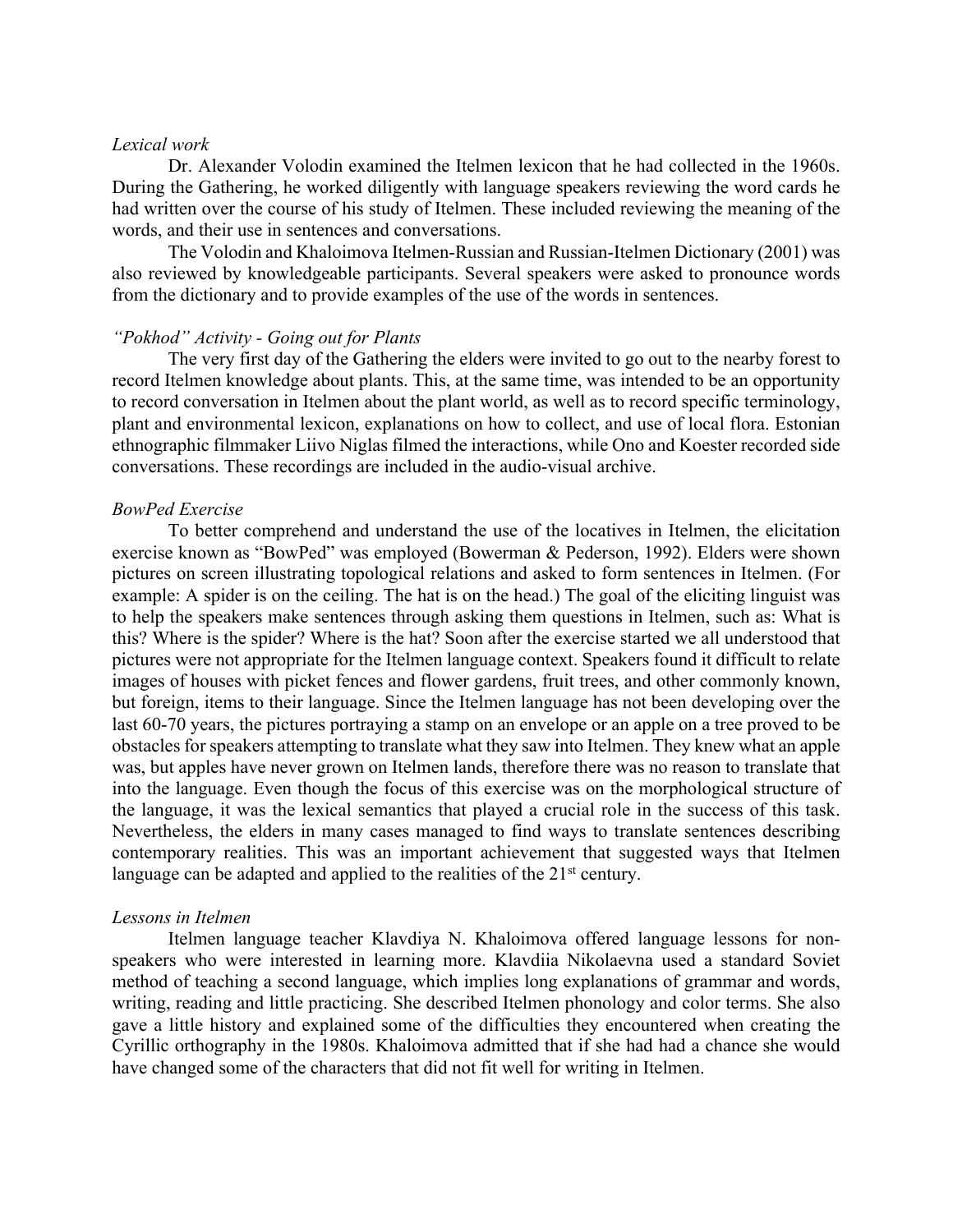### **Photo 1.** Klavdiia N. Khaloimova teaching an Itelmen language class

Though Khaloimova taught in Soviet one-way lecture style, the lessons were still priceless to the learners, many of whom heard Itelmen from a live speaker for the first time. Being a native language speaker Khaloimova was also one of the few teachers who could explain details about the use of words that the dictionaries did not include.

## *Singing and Storytelling*

Music and song have been known to be integral to Itelmen life since the earliest ethnographic reports (Steller, 1774, pp. 332-339; Krasheninnikov, 1755, pp. 113-116) and during the Gathering it was important to document singing and storytelling traditions. Some elders were especially interested in having their songs recorded, as well as the poems that they had translated from Russian into Itelmen. One of the elders' favorite exercises was listening to and transcribing songs. The speakers were specifically asked to transcribe and translate the recordings of songs that were collected in the 1960s-80s by Volodin during his fieldwork among the Itelmens.

Although not part of the planned program, every evening the elders would get together and sing the songs they remembered from their childhood or songs they translated themselves from Russian. Singing was followed by dancing and accompanied by jokes, humorous stories, and memories. These were the nights where language documentation and ethnographic fieldwork merged with Indigenous methodologies that appeal to talking/storytelling and singing circles as the main sources of collecting data. It was through these informal ways of communication and gathering data that the linguistic research acquired a more holistic character eliciting the language from diverse situations, angles, and usage contexts.

## *Listening to Folktales and Jochelson Recordings*

Waldemar Jochelson recorded Itelmen narratives and songs on wax cylinders in 1910- 1911. They were subsequently rerecorded on magnetic tape and then digitized. The sound quality of the recordings was extremely low and when elderly speakers were asked to listen to, interpret, and transcribe the recordings the task proved too foreign and strange. Fortunately, there was someone with younger ears who could help. Second-language trained Itelmen speaker, Viktor Ryzhkov worked diligently over several years with Itelmen elders to learn the language. He learned it so well that he was able to comprehend and transcribe from the scratchy recordings of centuryold Itelmen speech. He then worked with elders who, recognizing what he had comprehended, were able to help with correcting and refining the transcriptions. Ryzhkov is a talented language learner and gifted teacher who now teaches Itelmen language classes in his spare time.

#### **Photo 2.** Aleksandr P. Volodin reading stories transcribed by Jochelson

One of the evenings was also dedicated to reading aloud stories transcribed by Jochelson in 1910-1911. That was an interesting exercise for the elders. They had a chance to listen to the Itelmen language of the early 1900s and discuss the stories. Volodin also read from a collection of narratives that he transcribed with Itelmen elders in the 1960s-80s. Volodin published these stories in 2012, just before the Gathering.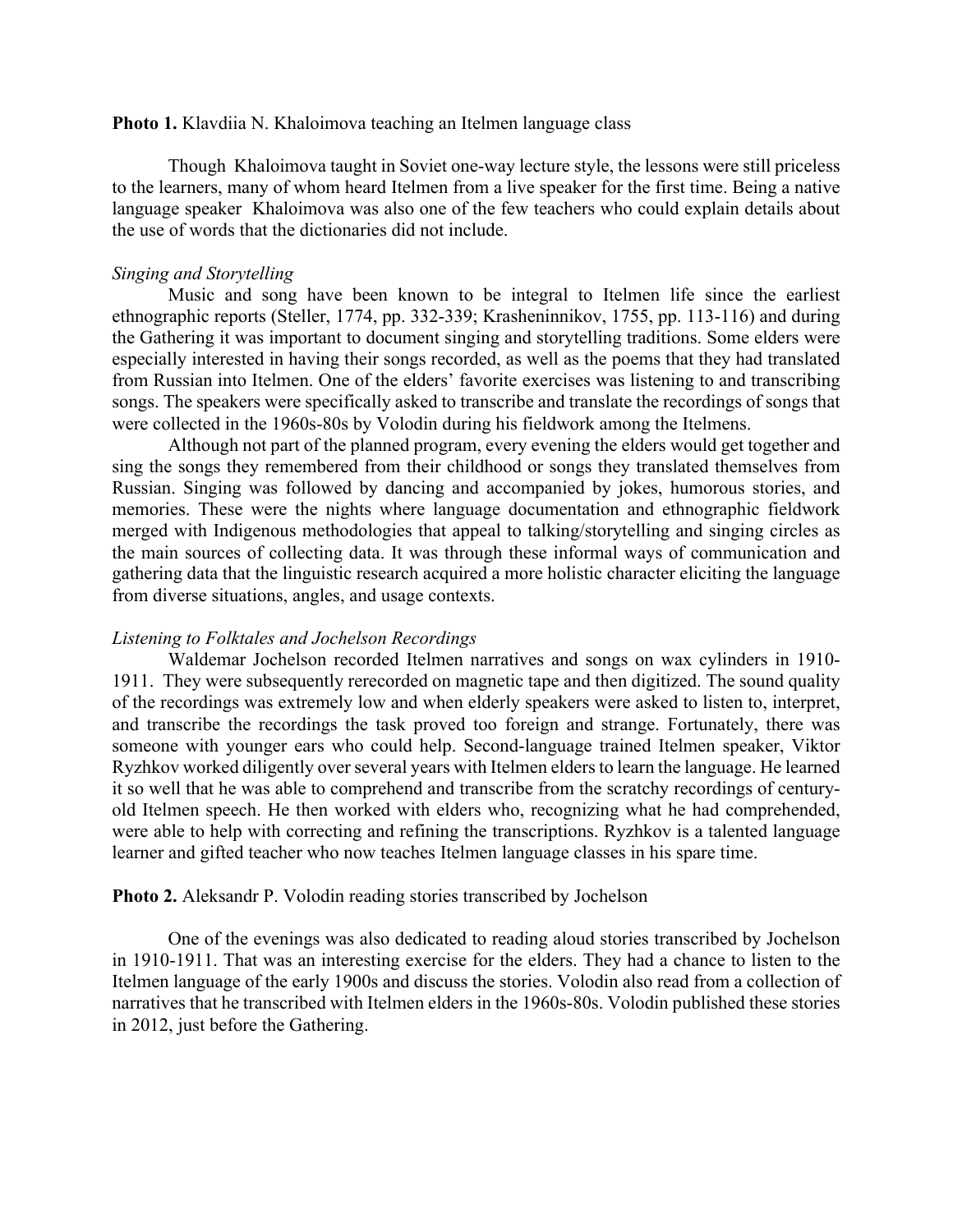## *Speaking With a Baby - Infant-Directed Speech in Itelmen*

One of the objectives of the Gathering was to record live Itelmen language in different situations. It was important to see how the language can be used by contemporary Itelmens in everyday settings and in different life situations. One such situation was 'motherese', that is, the style of baby-language used in infant-directed speech in Itelmen. For this exercise three grandmothers, speakers of the Northern dialect, were left with an 11-month old child to play in Itelmen. It turned out to be quite a challenging task. The elders were no longer used to speaking Itelmen with children. It was difficult for them to overcome the idea that Itelmen was the language of the elders and conversations in Itelmen could occur only between fluent speakers. It took the elders a few minutes of being with the baby before they were able to switch into Itelmen-only conversations. The speakers were not able to remember Itelmen lullabies or chants. However, they started to translate common Russian baby songs and poems into Itelmen.

## **Cultural-Anthropological Documentation**

During the Gathering simultaneously with language documentation, we conducted ethnographic work aimed at collecting life histories of the participants. These were memories about life in relocated villages, the role of school and boarding school in the life of the language, the processes that caused language loss in the families of the participants, and their visions of how to move forward with language revitalization. The elders also remembered, and wrote down several family trees. The program also was filled with book presentations and thematic discussions.

### *Life history*

One of the questions, about which we hoped to learn more during the Gathering, was the personal stories of participants' knowledge and history of using the language. Where did they grow up and did the whole community speak the language or just their family? How big were their families? Was Russian spoken in the community and for what purposes? When was it that they encountered hindrances to speaking the language? Did their whole family speak the language and how far into adulthood were they able to continue speaking regularly? Was there a specific time in their life or life situation when they stopped speaking the language on a regular basis? Do they ever read or write in Itelmen?

Participants' answers to these questions were illuminating and surprisingly varied. While for most, schooling in Russian was the predominant reason for diminishing or cessation of speaking Itelmen, there were a variety of other contributing factors that gave them opportunities to speak or conspired to make speaking less useful or desirable.

## *Festival of the First Salmon*

The Gathering took place in early June, during the time of the first salmon run. Therefore, it was a great opportunity to remember and celebrate an ancient Itelmen festival dedicated to the greeting of the first salmon of the season. Elders remembered the ritual of meeting the first salmon, which usually occurred at the beginning of the fishing season and was celebrated by each Itelmen family when they caught their first salmon of the year. A scenario for this celebration was written down in Itelmen and the ritual performance was recorded. During preparation for this celebration elders spent time meeting each evening, remembering old songs and stories to prepare for performance during the festival program.

**Photo 3.** Language speakers and their relatives conduct a ceremony greeting the first salmon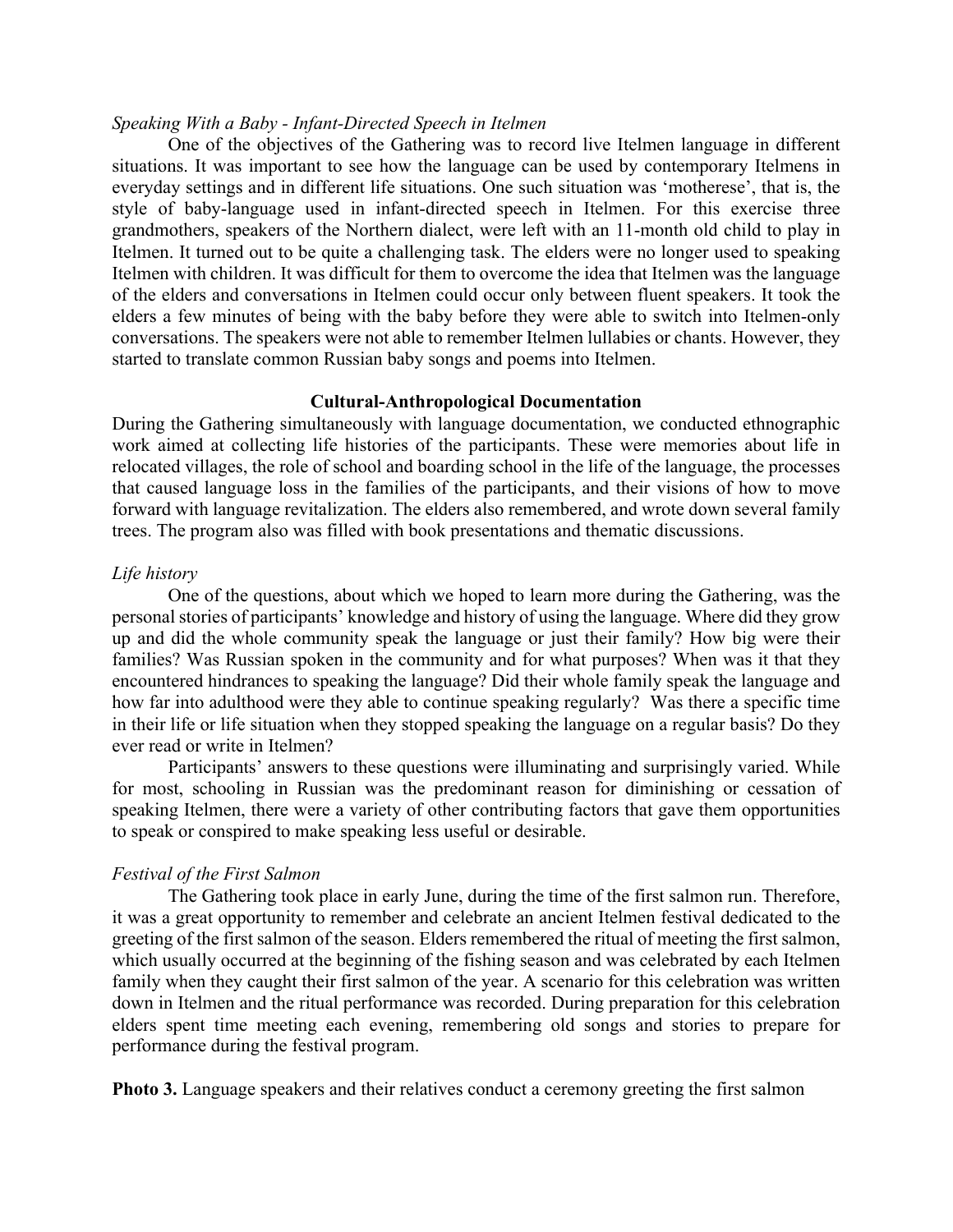Participants discussed the details of the festival, scenario, and language used. Guests from the city were also invited, and the Petropavlovsk-Kamchatsky City Administration generously provided a big tourist bus for the people who wanted to come to Malki resort to celebrate this event with the participants of the Gathering. The Petropavlovsk City Association of Indigenous Peoples delivered salmon for native cuisine. This turned into a true celebration of the First Salmon and recognition and remembrance of an Itelmen traditional gathering.

## **Transforming Language Documentation Data into a User-Friendly Learning Aid**

The Comprehensive Itelmen Dictionary and the related online Itelmen Audio-Video Dictionary are the major products of this joint long-term work. The dictionary includes lexical entries from different Itelmen languages, collected by the early researchers of Kamchatka beginning in the 17th century and the remaining two dialects through the 20th and 21st centuries. While this is still a work in progress, recordings and data collected during the Gathering of 2012 provide a platform to create educational materials for the language learning community. Over the last several years a number of resultant publications have been developed and disseminated among the language learning community, teachers, schools, libraries, and language activists.

# *Ənj č'e'n ansxa'n – Fish Parts*

During the Gathering the researchers were responsible for documenting their own sections. A separate section was dedicated to salmon. It is historically recognized as the primary dietary resource for Itelmens, therefore it was important to record salmon-related lexicon. Collecting different words for salmon parts had its own challenges. Each elder remembered different Itelmen words for the parts. As a result of this discussion, a poster of salmon parts in two Itelmen dialects Northern and Southern was published and distributed among the language community. Following this example, based on the template of this poster, it was later published in other Indigenous languages of Kamchatka including Aleut, Koryak, and Even languages.

**Photo 4.** Poster of salmon parts in two Itelmen dialects

# *Xałč mǝnčaqałkiče'n – Let's Sing!*

Another practical outcome of the Gathering was the development of a DVD of Itelmen songs with videos with subtitles. This DVD includes songs that were recorded or transcribed during the Gathering. Each song is presented in the form of a short video movie with the introduction of the singer and credits to the transcriber, translator, and editor. Photographers and others are given credit right from the outset to avoid copyright issues in the future. Since there are no video recordings of the singers, the songs are accompanied by scenes of nature from Itelmen lands or archival and contemporary photographs of Itelmen life. These videos also include the lyrics of the songs and translations.

Sometimes this DVD is called Itelmen karaoke. However, it offers more than simple song learning. Many of the singers, whose songs are presented in the DVD, are gone, especially singers of traditional songs called *khodilas*. Nevertheless, through this tool, their descendants gain access to this ancient tradition and an opportunity to learn a form of singing known by their fathers, grandfathers, and great-grandmothers. While these songs were retained mostly in the archives of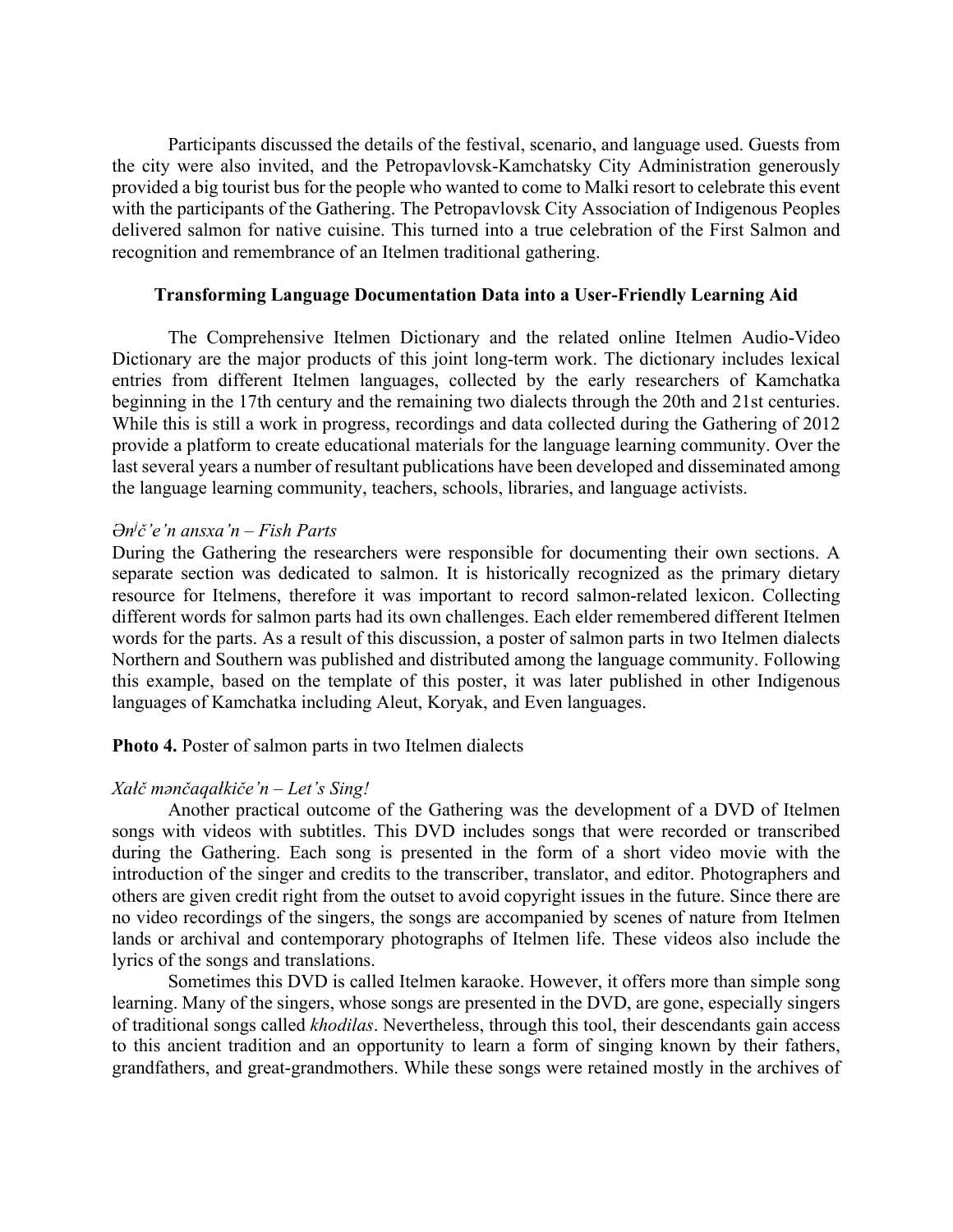linguists, they now have become accessible to the wider community not only to hear, but also to learn.

### **Conclusions**

"Our Itelmen language is beautiful. It depicts the sounds of the tundra, sea, wind, birds and animals. It informs us about our environment, our traditions, true way of life." This, and similar statements were often heard from speakers and learners of Itelmen. Some have little hope in seeing the language revitalized. Some, on the contrary, are trying to reverse the language shift that has taken place and to be proactive even with limited knowledge of the language. In this reality every new piece of educational material, every game, publication, event, or language gathering is highly valued by the community. Our project was meant to be part of this movement and contribute to the language revitalization on the ground.

This research presents a model of effective collaboration between different academic disciplines and the language community that goes beyond language documentation towards strengthening language revitalization spirit and initiatives. It was developed *for* the language community, *with* and *by* the speakers and *delivered to* the language community.

The Gathering of Itelmen speakers of 2012 was the last meeting of its kind. Within just the two following years, half of the speakers -- participants in the Gathering -- passed away. The full range of hoped-for outcomes of this meeting have yet to be realized and much documented data needs to be analyzed. These materials are both a record of living histories of Itelmens in the 20th century and invaluable language resources for language activists.

Looking back over the years of this research, at meetings that occurred along the way, and at priceless moments with the native speakers and knowledge holders it is especially inspiring to see newly evolving language initiatives, and newly engaged language activists who are slowly but surely moving language revitalization forward. While some might say that the Itelmen language is nearly extinct, others strongly believe that the Itelmen language is reviving through their everyday practice and sharing of their newly acquired knowledge.

## **REFERENCES**

Bobaljik, J. D. (2019). The Chukotkan "inverse" from an Itelmen perspective. In E. V. Golovko, A. M. Pevnov, M. Yu. Pupynina, A. A. Syuryun, & A. Yu. Urmanchieva Eds., *Lingvistika i drugie vazhnye veshi: Pamiati Aleksandra Pavlovicha Volodina* [Linguistics and other important things: In memory of Aleksandr Pavlovich Volodin] (pp. 415-435). Saint-Petersburg: Institute for Linguistic Studies, Russian Academy of Sciences.

Bobaljik, J. D. & Koester, D. (1999). The First Itelmen Author? *Newsletter of the Society for the Study of the Indigenous Languages of the Americas.* XVII(4), 5‑6.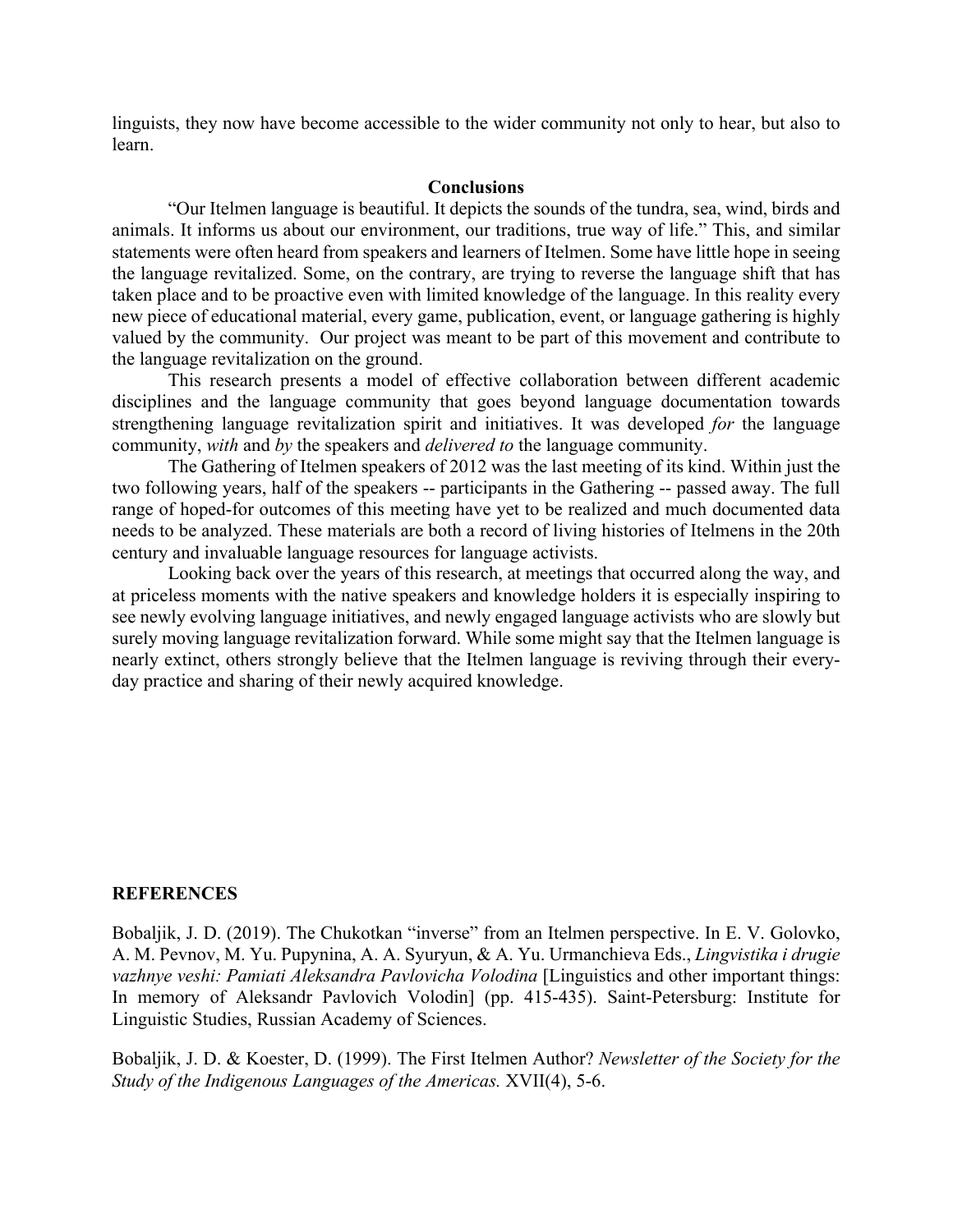Bobaljik, J. D. and Wurmbrand, S. (2002). "Notes on Itelmen Agreement" *Linguistic Discovery*, 1(1). https://dx.doi.org/10.1349/PS1.1537-0852.A.21

Bogoras, W. (1922). Chukchee. In F. Boas (Ed.), *Handbook of American Indian Languages* 2 (pp. 631-903). Washington: Government Printing Office.

Bowerman, M. & Pederson, E. (1992). Topological Relations Picture Series. In Stephen C. Levinson. *Space Stimuli Kit 1.2.,* Nijmegen: Max Planck Institute for Psycholinguistics.

Comrie, B. (1980). Inverse verb forms in Siberia: Evidence from Chukchee, Koryak, and Kamchadal. *Folia Linguistica Historica* 1(1), 61-74.

Dikov, N. N. (2003). Archaeological Sites of Kamchatka, Chukotka, and the Upper Kolyma (Translated by R. L. Bland). Anchorage, Alaska: U.S. Dept. of the Interior, National Park Service, Shared Beringian Heritage Program. http://purl.fdlp.gov/GPO/gpo60613. (Original work published 1977)

Himmelmann, N. (1998). Documentary and Descriptive Linguistics. *Linguistics* 36: 161–195.

Himmelmann, N. (2006). Language Documentation: What Is It and What Is It Good For? In N. Himmelmann & U. Mosel. *Essentials of Language Documentation* (pp. 1-30). Berlin: Mouton de Gruyter.

Kasten, E., Dürr, M., Khaloimova, K. N., & Longinov, S. (1997). *Istoriko-etnograficheskoe uchebnoe posobie po itel'menskomu iazyku* [Historical-ethnographic teaching materials for the Itelmen language]. Petropavlovsk-Kamchatskii: Kamshat.

Khaloimova, K. N., Dürr, M. & Kasten, E. (Eds.) (2014). *Itel'menskie skazki - sobrannye V. I. Iochel'sonom v 1910-1911 gg.* [Itelmen stories collected by V. I. Jochelson in 1910-1911]. Fürstenberg: Kulturstiftung Sibirien.

Koester, D., & Bobaljik, J. D. (1994). The State of the Itel'men Language and its Implications for Cultural Revival. Washington, National Council for Soviet and East European Research.

Krasheninnikov, S. (1972). Explorations of Kamchatka, North Pacific scimitar; report of a journey made to explore eastern Siberia in 1735-1741, by order of the Russian Imperial Government. Portland: Oregon Historical Society. (Original work ublished 1755)

Macri, M. J. (2010). Language Documentation. Whose Ethics? In L. Grenoble & N. L. Furbee. *Language Documentation: Practices and Values.* (pp. 37-47). Amsterdam: John Benjamins.

Nathan, D, & Csató, É. Á. (2006). Multimedia: A Community-Oriented Information and Communication Technology*.* In A. Saxena & L. Borin (Eds.), *Lesser-known languages of South Asia* (pp. 257–278). Berlin: De Gruyter Mouton. https://doi.org/10.1515/9783110197785.3.257

Orlova, E. (1999). *Itelmeny: Istoriko-Etnograficheskie Ocherki* [The Itelmens: Historical and Ethnographic Essays]. Saint Petersburg: Nauka. (Original work published in 1927)